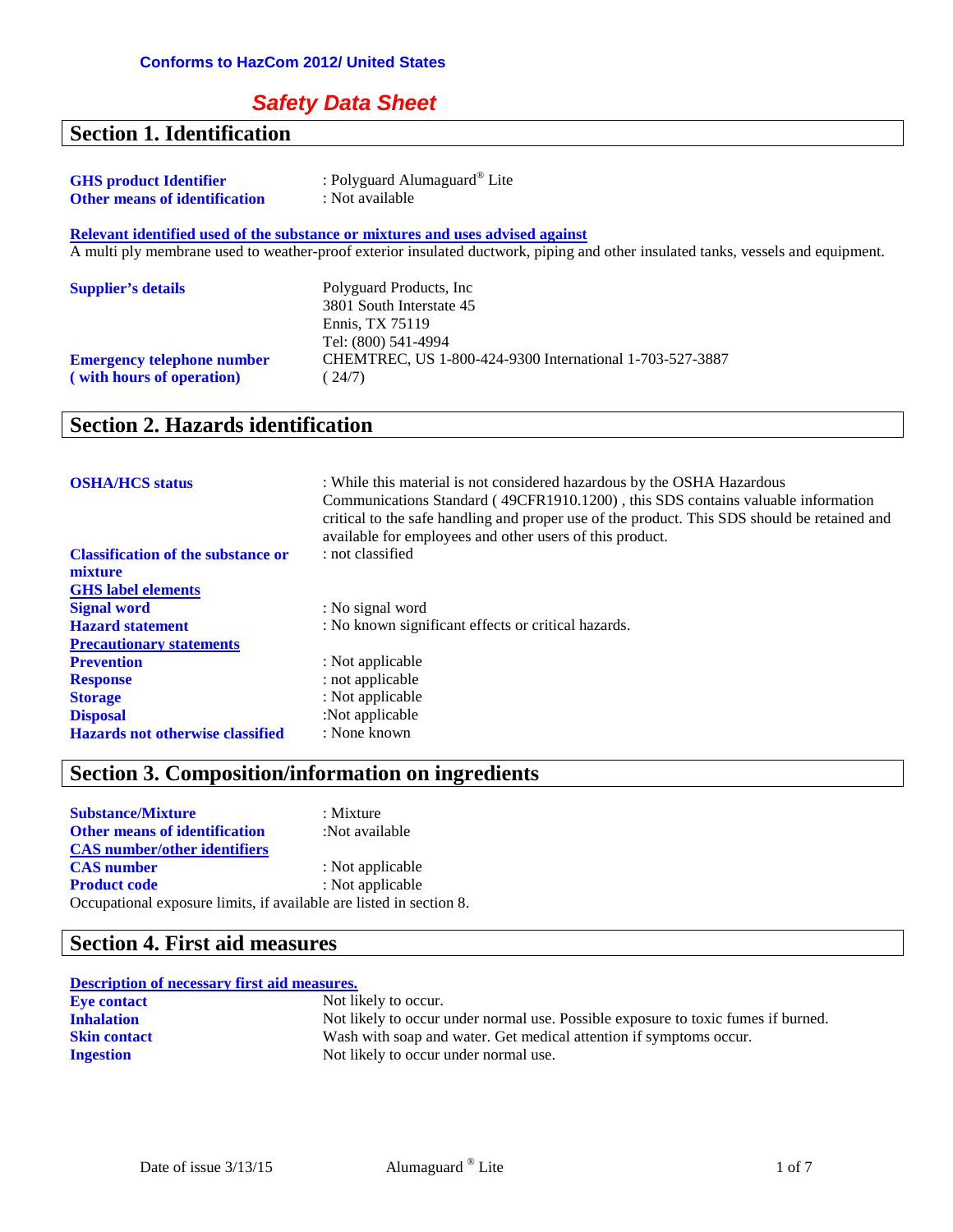# **Section 4. First aid measures**

| Most important symptoms/effects, acute and delayed |                                                                                       |
|----------------------------------------------------|---------------------------------------------------------------------------------------|
| <b>Potential acute health effects</b>              |                                                                                       |
| <b>Eve contact</b>                                 | :No known significant effects or critical hazards                                     |
| <b>Inhalation</b>                                  | :No known significant effects or critical hazards                                     |
| <b>Skin contact</b>                                | :No known significant effects or critical hazards                                     |
| <b>Ingestion</b>                                   | :No known significant effects or critical hazards                                     |
| <b>Over-exposure signs/symptoms</b>                |                                                                                       |
| <b>Eve contact</b>                                 | :No known significant effects or critical hazards                                     |
| <b>Inhalation</b>                                  | :No known significant effects or critical hazards                                     |
| <b>Skin contact</b>                                | :No known significant effects or critical hazards                                     |
| <b>Ingestion</b>                                   | :No known significant effects or critical hazards                                     |
|                                                    | Indication of immediate medical attention and special treatment needed, if necessary. |
| <b>Notes to physician:</b>                         | : No specific treatment.                                                              |
| <b>Specific treatments</b>                         | : No specific treatment                                                               |
| <b>Protection of first-aiders:</b>                 | : No action shall be taken involving any personal risk or without suitable training.  |

# **Section 5. Fire-fighting measures**

| <b>Extinguishing media</b>                                    |                                                                                                                                                                            |
|---------------------------------------------------------------|----------------------------------------------------------------------------------------------------------------------------------------------------------------------------|
| <b>Suitable extinguishing media</b>                           | : Water, foam, $CO2$ , or dry chemical.                                                                                                                                    |
| <b>Unsuitable extinguishing media</b>                         | : None known                                                                                                                                                               |
| <b>Specific hazards arising from the</b><br>chemical          | : No specific fire or explosion hazard.                                                                                                                                    |
| <b>Hazardous thermal decomposition</b>                        | Decomposition products may include the following materials:                                                                                                                |
| <b>products</b>                                               | Carbon Dioxide                                                                                                                                                             |
|                                                               | Carbon Monoxide                                                                                                                                                            |
|                                                               | Sulfur oxides                                                                                                                                                              |
|                                                               | Low MW hydrocarbons                                                                                                                                                        |
|                                                               | Organic acids                                                                                                                                                              |
|                                                               | Aldehydes, Alcohols.                                                                                                                                                       |
| <b>Flammability of the product</b>                            | : Aluminum layer will char while PET film layer will ignite and continue to burn. In<br>normal atmosphere. Burning film may drip and spread as it melts.                   |
| <b>Special protective equipment</b>                           | : Fire-fighters should wear appropriate protective equipment and self-contained breathing<br>apparatus (SCBA) with a full face piece operated in a positive pressure mode. |
| <b>Special protective actions for fire</b><br><b>fighters</b> | : No special protection is required.                                                                                                                                       |

## **Section 6. Accidental release measures**

| <u>Personal precautions, protective equipment and emergency procedures.</u> |                                                                        |  |
|-----------------------------------------------------------------------------|------------------------------------------------------------------------|--|
| For non emergency personal                                                  | : No special measures required.                                        |  |
| <b>For emergency responders</b>                                             | : No special measures required.                                        |  |
| <b>Enviromental precautions</b>                                             | : Not applicable                                                       |  |
| Methods and materials for containment and cleaning up<br><b>Spill</b>       | : Due to the physical state of this material, spills are not possible. |  |

# **Section 7. Handling and storage**

| <b>Precautions for safe handling</b>  |                                                                                                |
|---------------------------------------|------------------------------------------------------------------------------------------------|
| <b>Protective measures</b>            | : Like most plastic films, this material can for a static charge. This material can also cause |
|                                       | a slip hazard if good housekeeping procedures are not followed.                                |
| <b>Advice on general occupational</b> | Eating, drinking and smoking should be prohibited in areas where material is handled,          |
| hygiene                               | stored and processed. Workers should wash hands and face before eating, drinking and           |
|                                       | smoking.                                                                                       |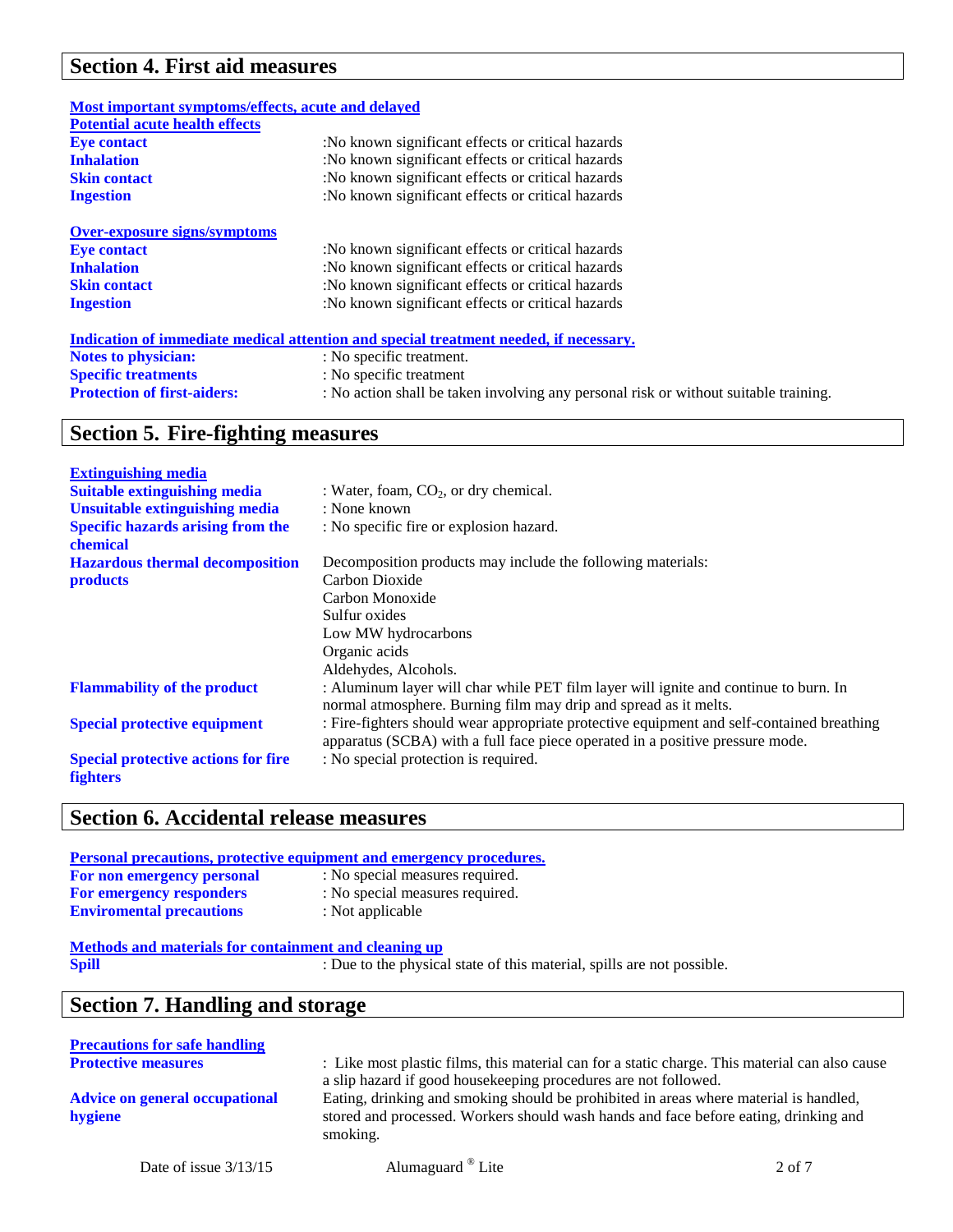#### **Section 7. Handling and storage**

#### **Conditions for safe storage, including any incompatibilities**

Store in original container protected from direct sunlight in a dry cool and well-ventilated area away from incompatible materials (see section 10) and food and drink.

#### **Section 8. Exposure controls/personal protection**

| <b>Control parameters</b>               |                                                                                                                                                                                                                                                                 |
|-----------------------------------------|-----------------------------------------------------------------------------------------------------------------------------------------------------------------------------------------------------------------------------------------------------------------|
| <b>Occupational exposure limits</b>     |                                                                                                                                                                                                                                                                 |
| <b>Appropriate engineering controls</b> | : None required under normal working conditions.                                                                                                                                                                                                                |
| <b>Environmental exposure controls</b>  | : None required under normal working conditions.                                                                                                                                                                                                                |
| <b>Hygiene measure:</b>                 | : Wash hands, forearms and face thoroughly after handling chemical products, before<br>eating, smoking, and using the lavatory and at the end of the working period. Ensure that<br>eyewash stations and safety showers are close to the work station location. |
| <b>Eye/face protection</b>              | : safety eyewear complying with an approved standard should be used.                                                                                                                                                                                            |
| <b>Skin Protection</b>                  |                                                                                                                                                                                                                                                                 |
| <b>Hand protection</b>                  | : Normal work gloves may be worn if a risk assessment indicates this is necessary.                                                                                                                                                                              |
| <b>Body protection</b>                  | : Personal protective equipment for the body should be selected based on the task being<br>preformed and the risks involved and should be approved by a specialist before handling<br>this product.                                                             |
| <b>Other skin protection</b>            | : Appropriate footwear and any additional skin protection measures should be selected<br>based on the task being preformed and the risks involved and should be approved by a<br>specialist before handling this product.                                       |
| <b>Respiratory protection</b>           | : No respiratory protection is required under normal application of this product.                                                                                                                                                                               |

## **Section 9. Physical and chemical properties**

| <b>Appearance</b>                 |                         |
|-----------------------------------|-------------------------|
| <b>Physical state</b>             | : Solid (tape)          |
| <b>Color</b>                      | : Silver metallic       |
| Odor                              | : Slight Acrylic odor   |
| <b>Odor threshold</b>             | : Not available         |
| $\mathbf{p}$ H                    | : Not applicable        |
| <b>Melting point</b>              | : 489 F                 |
| <b>Boiling point</b>              | : Not available         |
| <b>Flash Point</b>                | : Not determined        |
| <b>Burning time</b>               | : Not determined        |
| <b>Burning rate</b>               | : Not determined        |
| <b>Evaporation rate:</b>          | : No applicable         |
| <b>Flammability</b> (solid, gas)  | : Not applicable        |
| Lower & upper explosive           | : Not applicable        |
| (flammable) limits                |                         |
| <b>Vapor density</b>              | : Not applicable        |
| <b>Vapor pressure</b>             | : Not applicable        |
| <b>Relative density</b>           | : 1.09                  |
| <b>Solubility</b>                 | : Insoluble in water    |
| <b>Partition coefficient: n-</b>  | :Not available          |
| octanol/water                     |                         |
| <b>Auto-</b> ignition temperature | : Not applicable        |
| <b>Decomposition temperature</b>  | : Not applicable        |
| <b>SADT</b>                       | : Not applicable        |
| <b>Viscosity</b>                  | : Not applicable        |
| voc                               | $:0 \text{ g}/\text{l}$ |
|                                   |                         |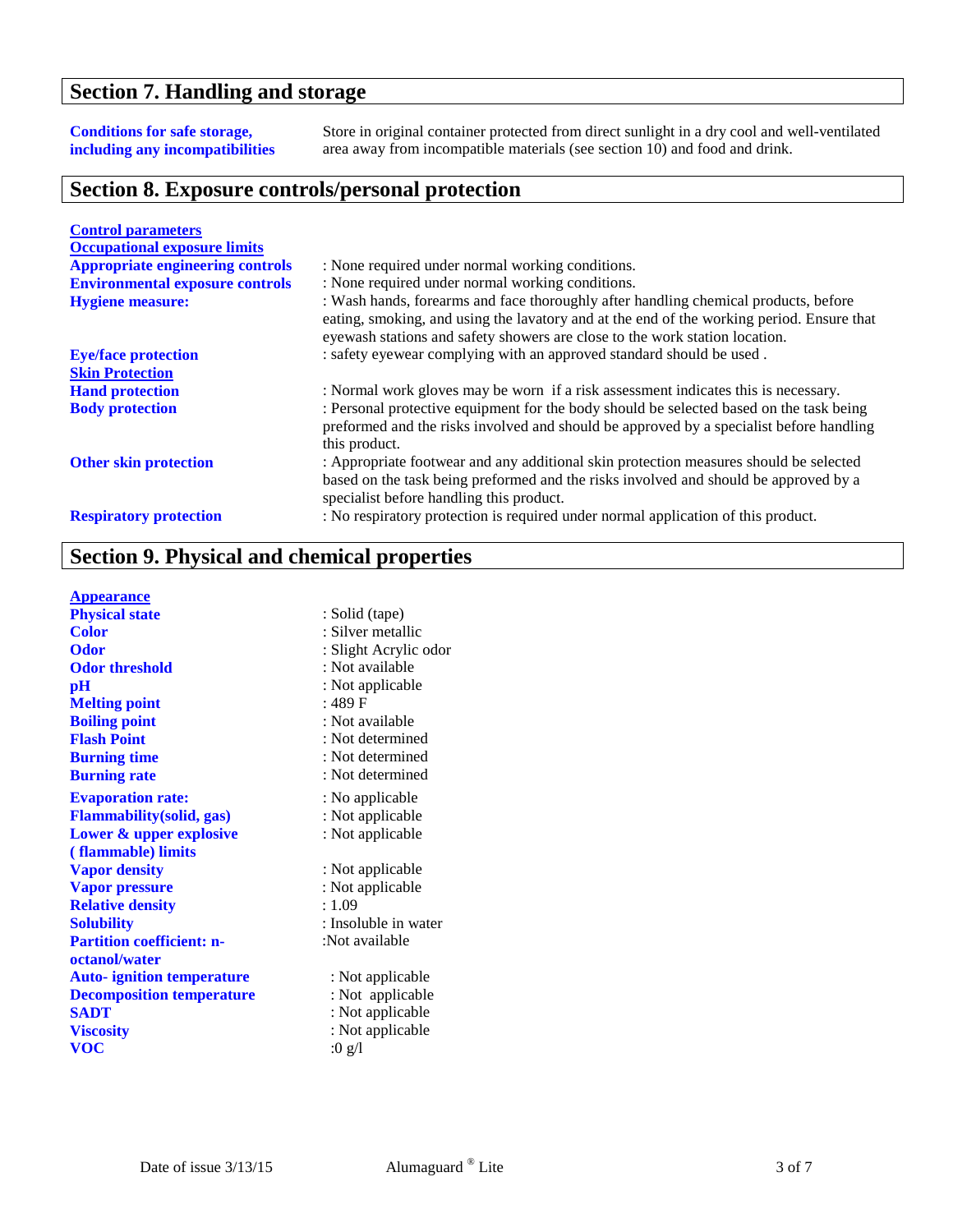# **Section 10. Stability and reactivity**

| <b>Reactivity</b>               | : No specific test data related to reactivity available for this product or its ingredients. |
|---------------------------------|----------------------------------------------------------------------------------------------|
| <b>Chemical stability</b>       | : This product is stable.                                                                    |
| <b>Possibility of hazardous</b> | : Under normal conditions of storage and use, hazardous decomposition products should not be |
| reactions                       | produced.                                                                                    |
| <b>Conditions to avoid:</b>     | : No specific data.                                                                          |
| <b>Incompatible materials</b>   | : Reactive or incompatible with the following materials: Oxidizing materials                 |
| <b>Hazardous decomposition</b>  | : Under normal conditions of storage and use, hazardous decomposition products should not be |
| <b>products</b>                 | produced. Toxic gas upon burning or prolong exposure to $> 280$ C or 536 F.                  |
|                                 |                                                                                              |

# **Section 11.Toxicological information**

#### **Information on toxicological effects**

| <b>Acute toxicity</b>                   | : There is no data available                                                             |
|-----------------------------------------|------------------------------------------------------------------------------------------|
| <b>Irritation/Corrosion</b>             |                                                                                          |
| <b>Skin</b>                             | : There is no data available                                                             |
| <b>Eyes</b>                             | : There is no data available                                                             |
| <b>Respiratory</b>                      | : There is no data available                                                             |
| <b>Sensitization</b>                    |                                                                                          |
| <b>Skin</b>                             | : There is no data available                                                             |
| <b>Respiratory</b>                      | : There is no data available                                                             |
| <b>Mutagenicity</b>                     | : There is no data available                                                             |
| <b>Carcinogenicity</b>                  | : There is no data available                                                             |
| <b>Reproductive toxicity</b>            | : There is no data available                                                             |
| <b>Specific target organ toxicity</b>   | : There is no data available                                                             |
| (single exposure)                       |                                                                                          |
| <b>Specific target organ toxicity</b>   | : There is no data available                                                             |
| <u>(repeated exposure)</u>              |                                                                                          |
| <b>Aspiration hazard</b>                | : There is no data available                                                             |
|                                         |                                                                                          |
| <b>Information on the likely routes</b> | : Routes of entry anticipated: dermal                                                    |
| of exposure                             | : Routes of entry not anticipated: Oral, inhalation, ingestion                           |
|                                         |                                                                                          |
| <b>Potential acute health effects</b>   |                                                                                          |
| <b>Eye contact</b>                      | :No known significant effects or critical hazards                                        |
| <b>Inhalation</b>                       | :No known significant effects or critical hazards                                        |
| <b>Skin contact</b>                     | :No known significant effects or critical hazards                                        |
| <b>Ingestion</b>                        | :No known significant effects or critical hazards                                        |
|                                         | Symptoms related to the physical, chemical and toxicological characteristics             |
| <b>Eye contact</b>                      | :No known significant effects or critical hazards                                        |
| <b>Inhalation</b>                       | :No known significant effects or critical hazards                                        |
| <b>Skin contact</b>                     | :No known significant effects or critical hazards                                        |
| <b>Ingestion</b>                        | :No known significant effects or critical hazards                                        |
|                                         |                                                                                          |
|                                         | Delayed and immediate effects and also chronic effects from short and long term exposure |
|                                         |                                                                                          |
| <b>Short term exposure</b>              |                                                                                          |
| <b>Potential immediate effects</b>      | :No known significant effects or critical hazards                                        |
| <b>Potential delayed effects</b>        | :No known significant effects or critical hazards                                        |
|                                         |                                                                                          |
| <b>Long term exposure</b>               |                                                                                          |
| <b>Potential immediate effects</b>      | :No known significant effects or critical hazards                                        |
| <b>Potential delayed effects</b>        | :No known significant effects or critical hazards                                        |
|                                         |                                                                                          |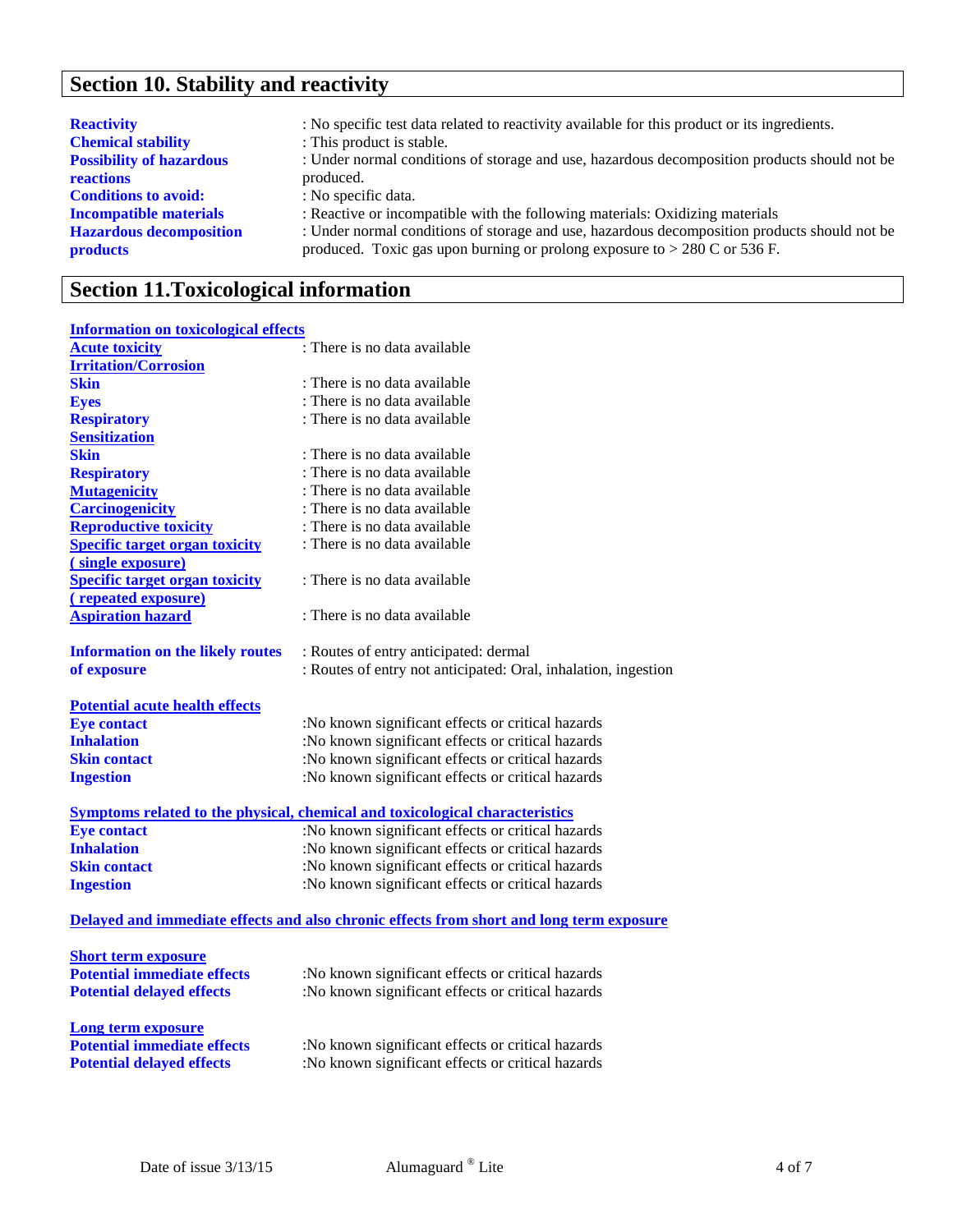#### **Section 11.Toxicological information**

| <b>Potential chronic health effects</b> |                                                   |
|-----------------------------------------|---------------------------------------------------|
| <b>General</b>                          | :No known significant effects or critical hazards |
| <b>Carcinogenicity</b>                  | :No known significant effects or critical hazards |
| <b>Mutagenicity</b>                     | :No known significant effects or critical hazards |
| <b>Teratogenicity</b>                   | :No known significant effects or critical hazards |
| <b>Developmental effects</b>            | :No known significant effects or critical hazards |
| <b>Fertility effects</b>                | :No known significant effects or critical hazards |
| <b>Target organs</b>                    | :No known significant effects or critical hazards |
|                                         |                                                   |
| Mymoriaal measures of tarisity          |                                                   |

**Numerical measures of toxicity Acute toxicity estimates** : There is no data available

#### **Section 12. Ecological information**

| <b>Toxicity</b>                         | : There is no data available                      |
|-----------------------------------------|---------------------------------------------------|
| <b>Persistence and degradability</b>    | : There is no data available                      |
| <b>Bioaccumulative potential</b>        | : There is no data available                      |
| <b>Mobility in soil</b>                 |                                                   |
| <b>Soil/water partition coefficient</b> | : Not applicable                                  |
| $(K_{OC})$                              |                                                   |
| <b>Other adverse effects</b>            | :No known significant effects or critical hazards |
|                                         |                                                   |

#### **Section 13. Disposal Considerations**

**Disposal methods** : The generation of waste should be avoided or minimized wherever possible. Disposal of this product, solutions and any by-products should comply with the requirements of environmental protection and waste disposal legislation and any regional local authority requirements. This material and its container must be disposed of in a safe way. Dispose of surplus and non-recyclable products via a licensed waste disposal contractor.

#### **Section 14. Transportation information**

**AERG:** :Not applicable **Regulatory Information: DOT/TDG/IMDG/IATA** :Not regulated

#### **Section 15. Regulatory information**

| <b>U.S. Federal regulations:</b><br><b>Clean Air Act Section 112 (b)</b><br><b>Hazardous air pollutants</b><br>(HAPs) | <b>United States inventory (TSCA 8 b):</b> all components are listed or exempted<br>: Not listed |
|-----------------------------------------------------------------------------------------------------------------------|--------------------------------------------------------------------------------------------------|
| <b>Clean Air Act (CAA) Section</b><br><b>602 Class I Substances</b>                                                   | : Not listed                                                                                     |
| <b>Clean Air Act (CAA) Section</b>                                                                                    | : Not listed                                                                                     |
| <b>602 Class II Substances</b><br><b>DEA List I Chemicals</b>                                                         | : Not listed                                                                                     |
| (Precursor chemicals)                                                                                                 |                                                                                                  |
| <b>DEA List II Chemicals</b><br>(Essential Chemicals)<br><b>SARA 302/304</b>                                          | : Not listed                                                                                     |